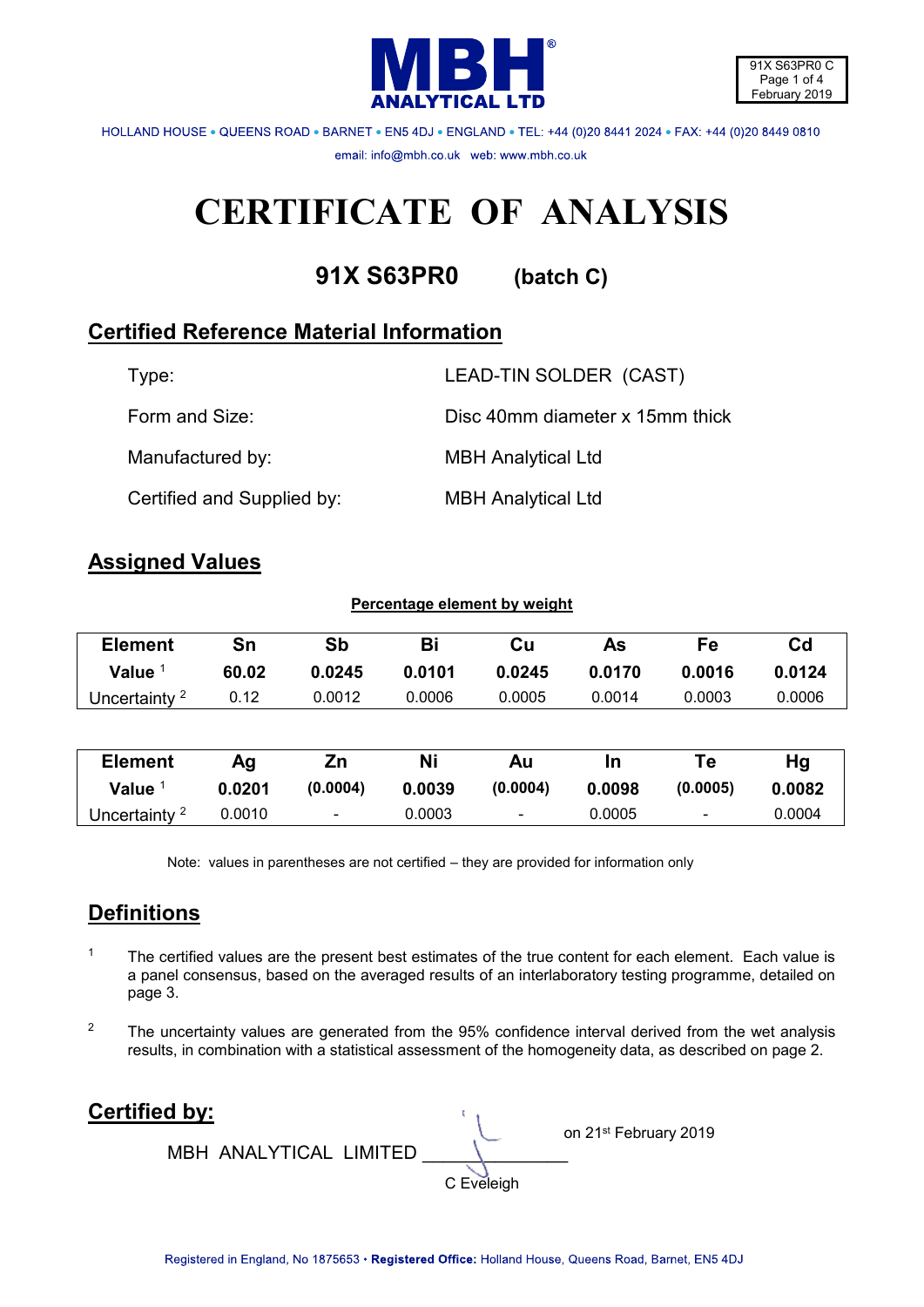### **Method of Preparation**

This reference material was produced from commercial-purity lead and tin, pure elements, binaries and master alloys. The metal was cast from the bulk melt by sequential transfer of aliquots into individual iron chill moulds. Approximately 1mm has been machined from the working surface of each disc, to minimise surface effects.

## **Sampling**

Milled samples for chemical analysis were taken from several positions within the batch. In addition, approximately 10% of all samples were selected for homogeneity checking.

#### **Homogeneity**

Samples representative of the batch were checked for uniformity using an optical emission spectrometer. Multiple measurements were taken from each surface under test.

Using the meaned data from each surface, standard deviation values were derived for each element as an indicator of any non-homogeneity (as determined for the specific sample size taken by the spectrometer).

#### **Chemical Analysis**

Analysis was carried out on turnings taken from samples representative of the product. It was performed by participating laboratories mostly operating within the terms of EN ISO/IEC 17025, using documented standard methods of analysis.

The individual values listed overpage are the average of each analyst's results.

#### **Estimation of Uncertainties**

Each element certified has been analysed by several laboratories, and 95% half-width confidence intervals  $(C_{(95%)})$  for the resultant mean values have been derived by the method shown on page 3.

As a separate exercise, the degree of non-homogeneity of the batch for each element has been quantified by a programme of non-destructive application testing, discussed above.

The final certified uncertainty for each element has been derived by combining these two factors, using the square-root of the summed squares.

#### **Traceability**

Much of the analytical work performed to assess this material has been carried out by laboratories with proven competence, as indicated by their accreditation to ISO 17025. It is an implicit requirement for this accreditation that analytical work should be performed with due traceability, via an unbroken chain of comparisons, each with stated uncertainty, to primary standards such as the mole, or to nationally- or internationally-recognised reference materials.

Of the individual results herein, some have traceability (to the mole) via primary analytical methods. Some are traceable to substances of known stoichiometry. Most have traceability via commercial solutions. Furthermore, some results have additional traceability to NIST standards, as part of the analytical calibration or process control.

## **Usage**

Intended use: With optical emission and X-ray fluorescence spectrometers.

Recommended method of use: Solders are generally prepared by machining on a lathe. However, users are recommended to follow the calibration and sample preparation procedures specified by the relevant instrument manufacturer. Preparation should be the same for reference materials and the samples for test.

> A minimum of five consistent replicate analyses is recommended to provide the necessary sample size. Users are advised to check against possible bias between reference materials and production samples due to differences in metallurgical history, and be aware of possible interelement effects.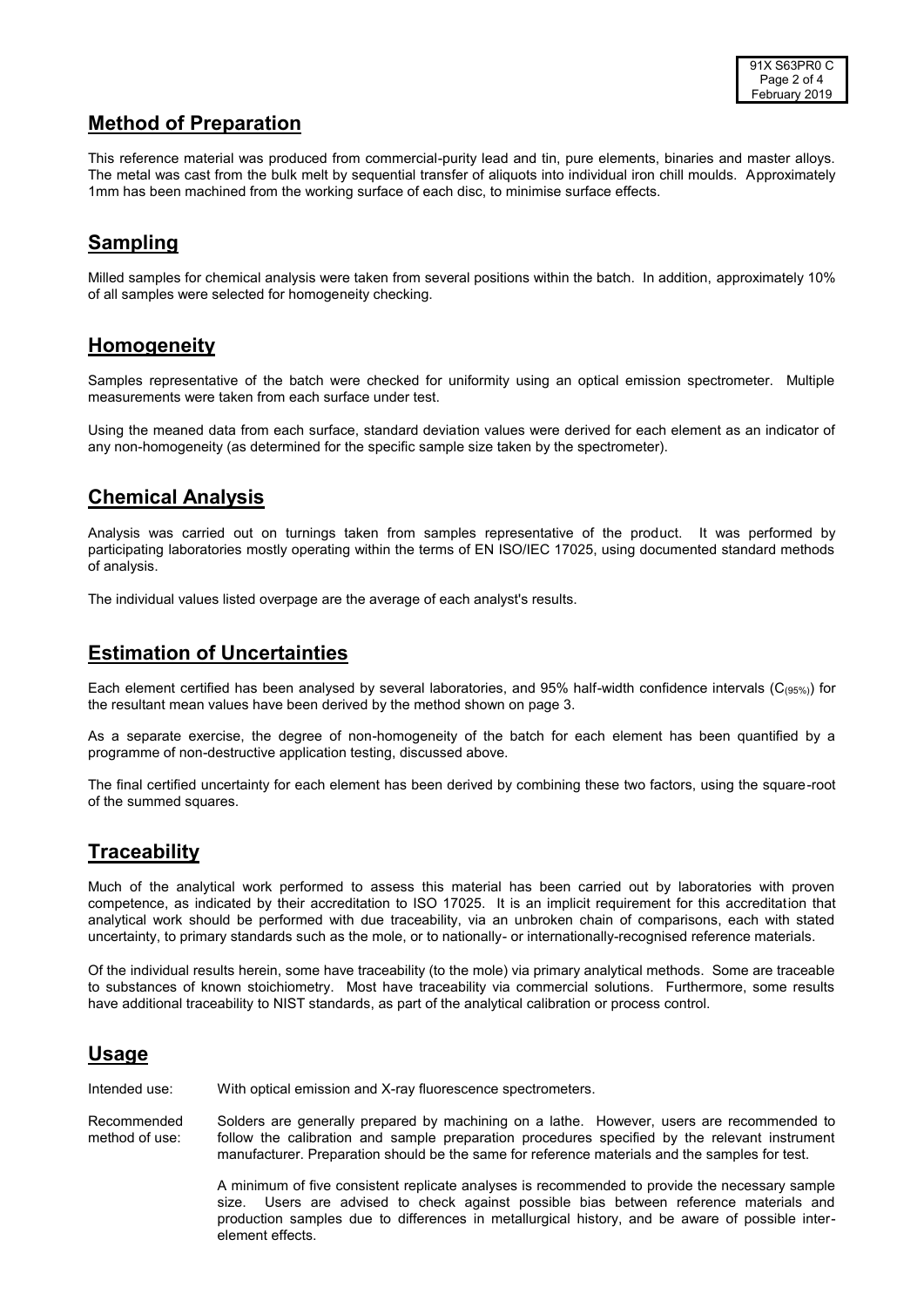## **Analytical Data**

#### **Percentage element by weight**

| <b>Sample</b>           | Sn     | Sb        | Bi     | Cu        | As     | Fe        | C <sub>d</sub> |
|-------------------------|--------|-----------|--------|-----------|--------|-----------|----------------|
| 1                       | 59.77  | 0.0222    | 0.0082 | 0.0222    | 0.0145 | 0.00090   | 0.0105         |
| $\overline{\mathbf{2}}$ | 59.92  | 0.0225    | 0.0088 | 0.0236    | 0.0145 | 0.00091   | 0.0119         |
| 3                       | 59.92  | 0.0227    | 0.0094 | 0.0236    | 0.0154 | 0.00104   | 0.0120         |
| 4                       | 59.94  | 0.0236    | 0.0099 | 0.0242    | 0.0159 | 0.00123   | 0.0120         |
| 5                       | 59.97  | 0.0238    | 0.0099 | 0.0242    | 0.0159 | 0.00150   | 0.0122         |
| 6                       | 59.99  | 0.0243    | 0.0099 | 0.0243    | 0.0160 | 0.00150   | 0.0123         |
| $\overline{7}$          | 60.00  | 0.0248    | 0.0102 | 0.0244    | 0.0162 | 0.00150   | 0.0124         |
| 8                       | 60.08  | 0.0254    | 0.0102 | 0.0244    | 0.0168 | 0.00160   | 0.0124         |
| $\boldsymbol{9}$        | 60.15  | 0.0254    | 0.0103 | 0.0244    | 0.0175 | 0.00170   | 0.0125         |
| 10                      | 60.22  | 0.0255    | 0.0104 | 0.0248    | 0.0186 | 0.00184   | 0.0125         |
| 11                      | 60.28  | 0.0266    | 0.0104 | 0.0252    | 0.0195 | 0.00200   | 0.0125         |
| 12                      |        | 0.0274    | 0.0105 | 0.0253    | 0.0196 | 0.00210   | 0.0126         |
| 13                      |        |           | 0.0108 | 0.0256    | 0.0203 | 0.00210   | 0.0129         |
| 14                      |        |           | 0.0109 | 0.0256    |        | 0.00220   | 0.0131         |
| 15                      |        |           | 0.0110 | 0.0257    |        |           | 0.0140         |
| <b>Mean</b>             | 60.02  | 0.0245    | 0.0101 | 0.0245    | 0.0170 | 0.00158   | 0.0124         |
| <b>Std Dev</b>          | 0.15   | 0.0016    | 0.0008 | 0.0009    | 0.0020 | 0.00044   | 0.0007         |
| $C_{(95%)}$             | 0.10   | 0.0010    | 0.0004 | 0.0005    | 0.0012 | 0.00025   | 0.0004         |
| <b>Sample</b>           | Ag     | Zn        | Ni     | Au        | In     | Te        | Hg             |
| 1                       | 0.0176 | 0.00013   | 0.0031 | 0.00014   | 0.0079 | 0.00023   | 0.0077         |
| $\mathbf 2$             | 0.0189 | 0.00020   | 0.0033 | 0.00019   | 0.0088 | 0.00040   | 0.0077         |
| 3                       | 0.0189 | 0.00022   | 0.0034 | 0.00020   | 0.0089 | 0.00047   | 0.0078         |
| 4                       | 0.0190 | 0.00030   | 0.0035 | 0.00048   | 0.0090 | 0.00050   | 0.0079         |
| 5                       | 0.0194 | 0.00030   | 0.0037 | 0.00050   | 0.0097 | 0.00060   | 0.0081         |
| $\bf 6$                 | 0.0196 | 0.00040   | 0.0039 | 0.00050   | 0.0097 | 0.00075   | 0.0083         |
| $\overline{7}$          | 0.0198 | 0.00050   | 0.0041 | 0.00060   | 0.0099 | 0.00086   | 0.0084         |
| 8                       | 0.0203 | 0.00050   | 0.0041 | 0.00067   | 0.0101 |           | 0.0084         |
| 9                       | 0.0208 | 0.00059   | 0.0041 |           | 0.0102 |           | 0.0095         |
| 10                      | 0.0211 | 0.00060   | 0.0041 |           | 0.0103 |           |                |
| 11                      | 0.0218 |           | 0.0042 |           | 0.0103 |           |                |
| 12                      | 0.0237 |           | 0.0043 |           | 0.0107 |           |                |
| 13                      |        |           | 0.0044 |           | 0.0113 |           |                |
| <b>Mean</b>             | 0.0201 | (0.00037) | 0.0039 | (0.00041) | 0.0098 | (0.00054) | 0.0082         |

Note: C(95%) is the 95% half-width confidence interval derived from the equation:

$$
C_{(95\%)} = (t \times SD)/\sqrt{n}
$$

**Std Dev** 0.0016 - 0.0004 - 0.0009 - 0.0006

**C(95%)** 0.0010 - 0.0003 - 0.0005 - 0.0004

where n is the number of available values, t is the Student's t value for n-1 degrees of freedom, and SD is the standard deviation of the test results.